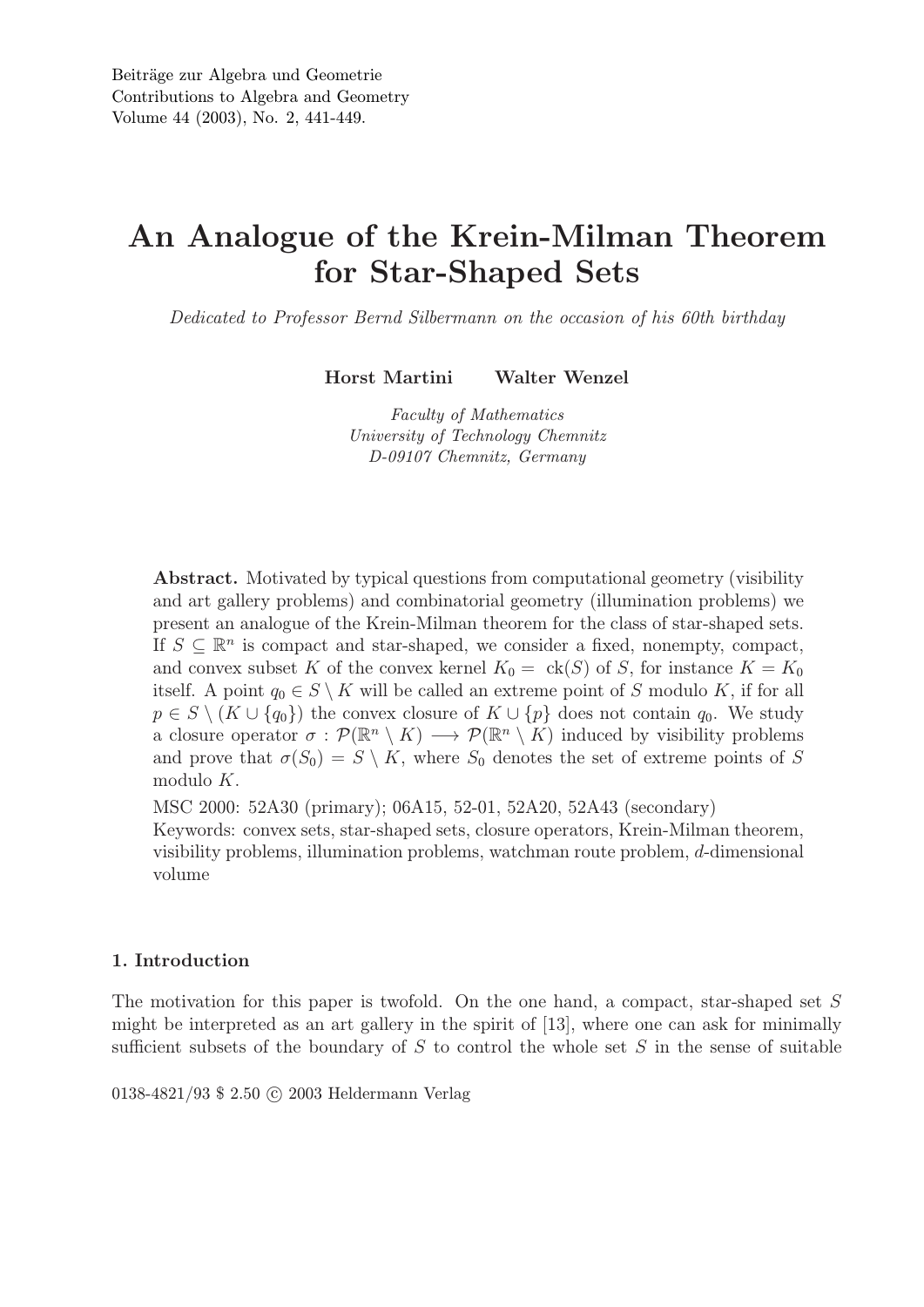visibility notions, see also [9]. From this point of view, our results are strongly related to the watchman route problem from computational geometry, see Section 7 of [20]. On the other hand, the problem of illuminating a convex body  $K$  from outside is well known in combinatorial geometry, cf. Chapters VI and VII of  $[1]$ , and  $[9]$ . Identifying K with the convex kernel  $ck(S)$  of S, one can ask for optimal configurations of light sources (restricted to the boundary of S) to illuminate the whole boundary of  $c(k)$ . Having these two viewpoints in mind, we were able to find an analogue of the Krein-Milman theorem for star-shaped sets.

Convex sets play an important role in many branches of mathematics and its applications, in particular in geometry, integration theory, and mathematical optimization. Star-shaped sets are more general; e.g., they are also important in integration theory. A special field of research, in which convex and star-shaped sets are studied in common, is that of visibility problems. As introduced in [3], for a nonempty set  $S \subset \mathbb{R}^n$  the convex kernel  $ck(S)$  consists, by definition, of all those points  $x \in S$  such that for every  $z \in S$  the line segment  $\overline{zx}$  is contained in S. By definition, S is star-shaped if  $ck(S) \neq \emptyset$  and, by the way, S is convex if and only if  $ck(S) = S$ . Star-shaped sets have been examined in connection with visibility problems, in particular in several papers by F. A. Toranzos. Consider for example a compact set  $S \subset \mathbb{R}^n$  such that the interior int S of S is connected and S equals the closure of int S. An element  $z \in S$  sees x *via* S if the line segment  $\overline{zx}$  is contained in S. In the literature, the set st(x, S) is, by definition, the set of all  $z \in S$  which see x via S. An element  $x \in S$ is called a *peak* of S if there exists some neighbourhood U of x such that for all  $x' \in S \cap U$ one has  $st(x', S) \subseteq st(x, S)$ . Then it is proved in [19] that  $ck(S)$  equals the set of peaks of S. For other characterizations of  $ck(S)$  see also [6], [2], [17], and [4]; related characterization theorems were given by [15], [16], [2], [5], [8], [11], and [18].

In the present paper we start from some slightly modified visibility problem. We are interested to analyse the points  $z \in S \setminus ck(S)$  which "see many points in front of  $ck(S)$ ". For a compact and star-shaped set  $S$  and a nonempty compact and convex subset  $K$  of  $K_0 := \text{ck}(S)$ , we study the operator  $\sigma = \sigma_K : \mathcal{P}(\mathbb{R}^n \setminus K) \longrightarrow \mathcal{P}(\mathbb{R}^n \setminus K)$  such that for  $A \subseteq \mathbb{R}^n \setminus K$  the set  $\sigma(A)$  consists of A as well as all those points  $x \in \mathbb{R}^n \setminus (A \cup K)$  such that there exists some  $z \in A$  with  $\overline{zx} \cap K = \emptyset$ , but the ray with initial point z passing through x meets K. Thus, if  $A \subseteq S \setminus K$ , then  $\sigma(A) \setminus A$  consists of those points of  $S \setminus (A \cup K)$  which lie on some line segment  $\overline{zx}$  with  $z \in A$ ,  $x \in K$ . This means in particular that z sees x via S.

A point  $q_0 \in S \backslash K$  will be called an *extreme point of* S modulo K, if  $q_0 \notin \text{conv } (K \cup \{p\})$ holds for all  $p \in S \setminus (K \cup \{q_0\})$  or, equivalently (cf. Lemma 2.4), if  $q_0 \notin \sigma(\{p\})$  holds for all such p.

The main result of our paper (see Theorem 2.7 below) states that the set  $S_0$  of extreme points of S modulo K satisfies

$$
K\cup \sigma(S_0)=S.
$$

This just constitutes an analogue of the so-called Krein-Milman Theorem (cf. [7], but for Minkowski's earlier formulation [12, § 12]; a wider discussion is given in [14, § 1.4]) which states that *every compact, convex subset of*  $\mathbb{R}^n$  *is the convex hull of its extreme points.* 

It is easily seen that for convex  $K \subseteq \mathbb{R}^n$  and  $A \subseteq \mathbb{R}^n \setminus K$  the set  $K \cup \sigma_K(A)$  is always star-shaped, cf. Proposition 2.3. Thus it turns out that a compact set  $S \subseteq \mathbb{R}^n$  is star-shaped if and only if there exists some nonempty compact and convex subset K of  $\mathbb{R}^n$  as well as some  $A \subseteq S \setminus K$  with  $S = K \cup \sigma_K(A)$ , see Theorem 2.8. It should be noticed that in [10] we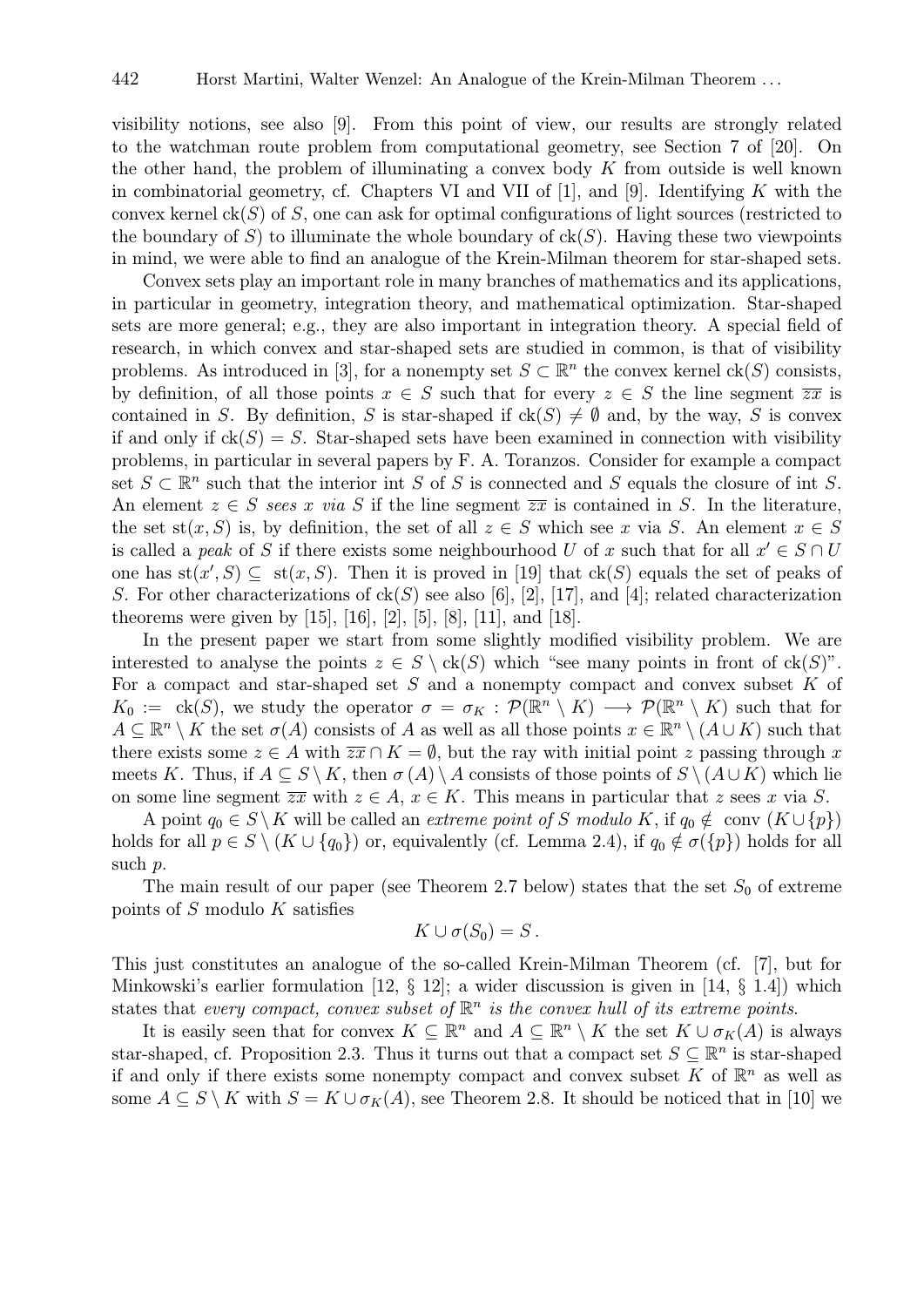have already proved the following similar characterization of convex sets: If K is compact and  $\mathbb{R}^n \setminus K$  is connected, then K is convex if and only if  $\sigma_K = \sigma$  is a closure operator.

The fact that  $\sigma_K$  is a closure operator for convex K is used repeatedly in the present paper; therefore we recall the short proof of this part of our previous characterization to make the paper self-contained, see Theorem 2.1.

#### 2. Results and proofs

In what follows, assume  $n \geq 1$ . For two points  $a, b \in \mathbb{R}^n$  with  $a \neq b$  let

$$
\overline{ab} := \{ a + \lambda \cdot (b - a) \mid 0 \le \lambda \le 1 \}
$$
\n
$$
(2.1)
$$

denote the closed *line segment* between a and b, while

$$
s(a,b) := \{a + \lambda \cdot (b - a) \mid \lambda \ge 0\}
$$
\n
$$
(2.2)
$$

means the *ray* with initial point a passing through b.

For  $K \subseteq \mathbb{R}^n$  and  $E := \mathbb{R}^n \setminus K$ , define the operator  $\sigma_K : \mathcal{P}(E) \longrightarrow \mathcal{P}(E)$  by

$$
\sigma_K(A) := A \cup \left\{ b \in E \setminus A \: \Big| \: \begin{array}{c} \text{there exists some } a \in A \text{ with} \\ \overline{ab} \cap K = \emptyset, \: \text{buts}(a, b) \cap K \neq \emptyset \end{array} \right\}.
$$
 (2.3)

Thus  $\sigma_K(A) \setminus A$  consists of those points of  $E \setminus A$  which "may be seen from A against K". We have the following basic result, cf. also [10].

**Theorem 2.1.** Assume that  $K \subseteq \mathbb{R}^n$  is convex, and put  $E = \mathbb{R}^n \setminus K$ . Then  $\sigma_K : \mathcal{P}(E) \longrightarrow$ P(E) *is a closure operator; that means*:

(H0) *For all*  $A \subseteq E$  *one has*  $A \subseteq \sigma_K(A)$ .

(H1) *For*  $A \subseteq B \subseteq E$  *one* has  $\sigma_K(A) \subseteq \sigma_K(B)$ .

(H2) *For all*  $A \subseteq E$  *one has*  $\sigma_K(\sigma_K(A)) = \sigma_K(A)$ .

*Proof.* (H0) is trivial. Regarding (H1) we see that if  $A \subseteq B \subseteq E$  and  $b \in \sigma_K(A) \setminus B$ , then there exists some  $a \in A$  with  $\overline{ab} \cap K = \emptyset$  but  $s(a, b) \cap K \neq \emptyset$ . Since also  $a \in B$ , we conclude that  $b \in \sigma_K(B)$ , and (H1) follows.

To verify (H2), assume  $A \subseteq E$  and  $e_1 \in \sigma_K(\sigma_K(A))$ . We have to show that  $e_1 \in \sigma_K(A)$ . If  $e_1 \notin \sigma_K(A)$ , there exists some  $e_2 \in \sigma_K(A)$  with  $\overline{e_2e_1} \cap K = \emptyset$  but  $s(e_2, e_1) \cap K \neq \emptyset$ .  $e_1 \notin \sigma_K(A)$  implies  $e_2 \notin A$ , see Fig. 1. Therefore we have some  $e_3 \in A$  with  $\overline{e_3e_2} \cap K = \emptyset$  but  $s(e_3, e_2) \cap K \neq \emptyset$ . Choose  $x_1 \in s(e_2, e_1) \cap K$  and  $x_2 \in s(e_3, e_2) \cap K$ . Then we get  $e_1 \in \overline{e_2x_1}$ and  $e_2 \in \overline{e_3x_2}$  and thus also

$$
e_1 \in \text{ conv } \{e_2, x_1\} \subseteq \text{ conv } \{e_3, x_1, x_2\}.
$$

Hence there exists some  $x_3 \in \overline{x_1x_2}$  with  $e_1 \in \overline{e_3x_3}$ . In particular, we have  $x_3 \in s(e_3, e_1)$ . Since K is *convex*, we have  $x_3 \in K$  and thus also  $s(e_3, e_1) \cap K \neq \emptyset$ . Moreover, one has  $\overline{e_3e_1} \cap K = \emptyset$ , because otherwise there would exist some  $x \in K$  with  $e_1 \in \overline{xx_3}$ . However, this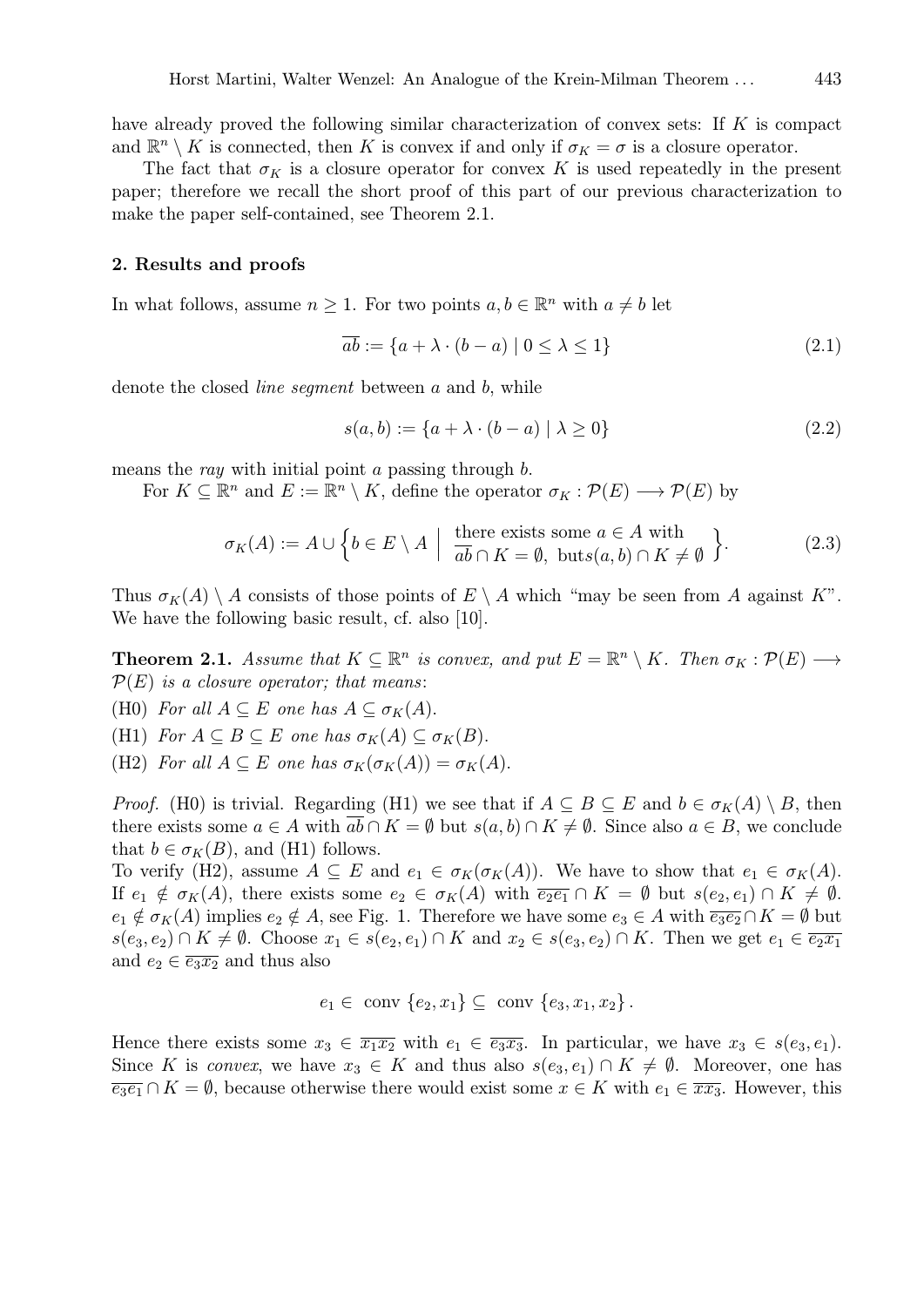is not possible, because K is convex and  $e_1 \notin K$ . Altogether, we get  $e_1 \in \sigma_K({e_3}) \subseteq \sigma_K(A)$ , in contradiction to our hypothesis  $e_1 \notin \sigma_K(A)$ .

Remark. In [10, Theorem 2.9] we proved also the following converse of Theorem 2.1: Assume that  $K \subseteq \mathbb{R}^n$  is compact and that  $E = \mathbb{R}^n \setminus K$  is connected. If, in addition, the operator  $\sigma_K : \mathcal{P}(E) \longrightarrow \mathcal{P}(E)$  is a closure operator, then K is convex.



Figure 1

For a subset  $K \subseteq \mathbb{R}^n$  and  $A \subseteq E = \mathbb{R}^n \setminus K$  we put

$$
\tau_K(A) := K \cup \sigma_K(A). \tag{2.4}
$$

We have the following simple

**Lemma 2.2.** Assume K is a convex subset of  $\mathbb{R}^n$  with  $K \neq \emptyset$ . Then for all  $a \in E = \mathbb{R}^n \setminus K$ *we have*

conv 
$$
(K \cup \{a\}) = K \cup \sigma_K(\{a\}) = \tau_K(\{a\}).
$$
 (2.5)

*Proof.* Since K is convex, we obtain

$$
\begin{array}{rcl}\n\text{conv}(K \cup \{a\}) & = & K \cup \{a\} \cup \{\lambda \cdot a + (1 - \lambda) \cdot x | x \in K, 0 < \lambda < 1\} \\
& = & K \cup \{a\} \cup \{f \in E \setminus \{a\} | f \in \overline{ax} \text{ for some } x \in K\} \\
& = & K \cup \{a\} \cup \{f \in E \setminus \{a\} | s(a, f) \cap K \neq \emptyset \text{ and } \overline{af} \cap K = \emptyset\} \\
& = & K \cup \sigma_K(\{a\}).\n\end{array}
$$

Now we turn over to star-shaped sets. We have the following

**Proposition 2.3.** Assume K is a convex subset of  $\mathbb{R}^n$  and  $K \neq \emptyset$ . Then for every subset  $A \subseteq E = \mathbb{R}^n \backslash K$ , the set  $\tau_K(A) = K \cup \sigma_K(A)$  is star-shaped; more precisely, every point  $x \in K$  *is a star-centre of*  $\tau_K(A)$ .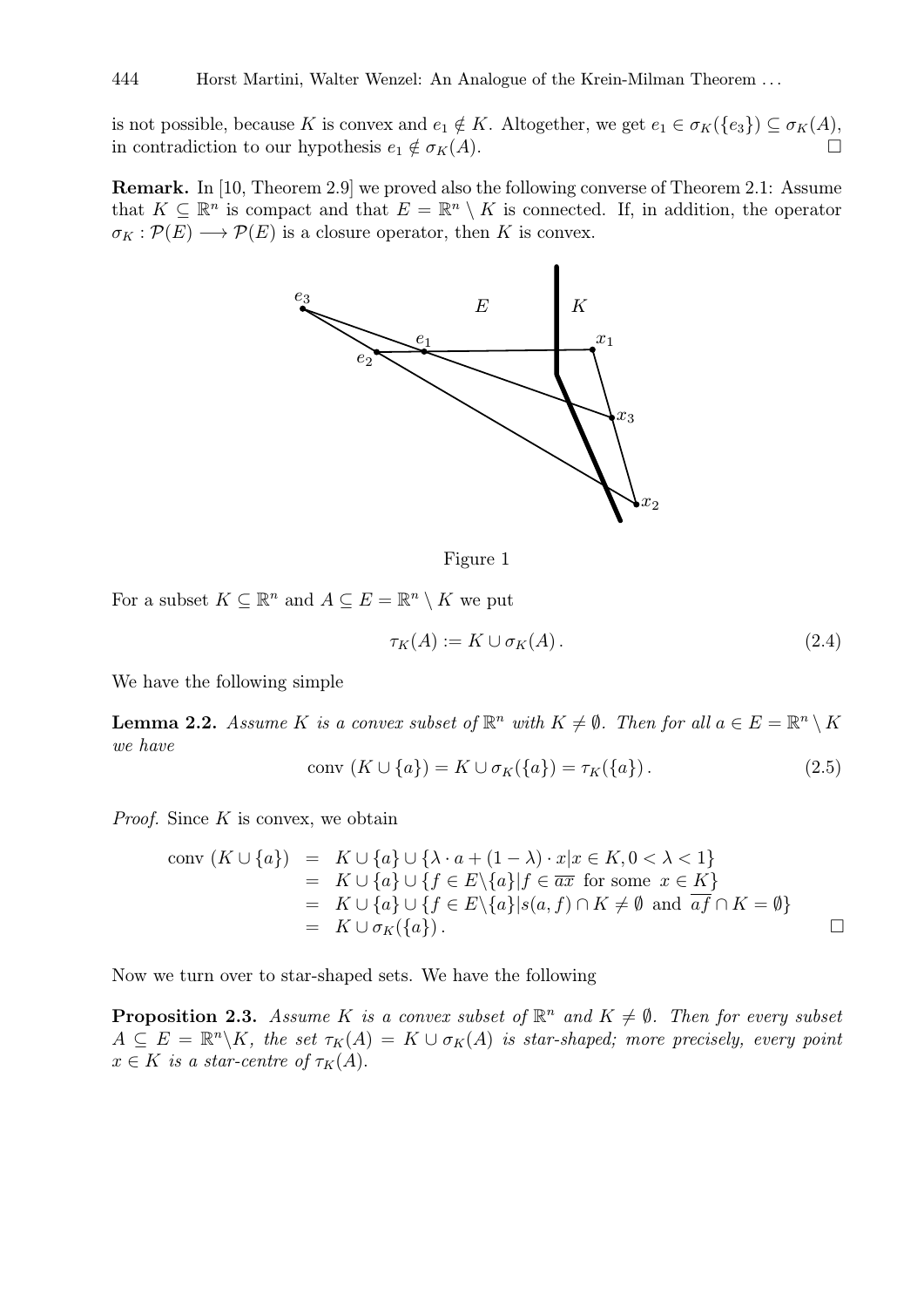*Proof.* Without loss of generality, assume that  $A \neq \emptyset$ . Suppose  $x \in K$  and  $y \in K \cup \sigma_K(A)$ . Then we have  $y \in K \cup \sigma_K({a})$  for some  $a \in A$ ; thus Lemma 2.2 implies

$$
\overline{xy} \subseteq K \cup \sigma_K(\{a\}) \subseteq K \cup \sigma_K(A)
$$

as claimed.  $\square$ 

In the rest of this paper, we want to prove also some converse of Proposition 2.3.

In what follows, assume that  $S \subseteq \mathbb{R}^n$  is compact and star-shaped. Moreover, let

$$
K_0 := \text{ck}(S) := \{ x \in S | \overline{xy} \subseteq S \text{ for all } y \in S \}
$$
\n
$$
(2.6)
$$

denote the *convex kernel* of S. Assume that  $K \subseteq K_0$  is compact and convex with  $K \neq \emptyset$ , and put

$$
E := \mathbb{R}^n \backslash K, \ d := \dim(\text{aff }(K)), \tag{2.7}
$$

where aff means the affine closure. Furthermore,  $\mathrm{vol}_m$  will denote the m-dimensional volume for  $m \in \mathbb{N}$ . Finally, for  $p \in S \backslash K$  put

$$
d(p) := \dim(\text{aff } (K \cup \{p\})),\tag{2.8 a}
$$

$$
v(p) := \text{vol}_{d(p)}(\text{conv }(K \cup \{p\})),\tag{2.8 b}
$$

$$
w(p) := \sup \{ v(q) | q \in S \backslash K, p \in \sigma_K(\{q\}) \}, \tag{2.8 c}
$$

$$
D(p) := w(p) - v(p). \t\t(2.8 d)
$$

Clearly, one has  $d(p) \in \{d, d+1\}$  and  $v(p) \leq w(p)$  for all  $p \in S \backslash K$ . Note that  $p \in \sigma_K(\{q\})$ implies  $d(p) = d(q)$  whenever  $p, q \in S \setminus K$ .  $D(p)$  will be called the *defect* of p. We have

**Lemma 2.4.** *For*  $q_0 \in S \backslash K$ *, the following statements are equivalent:* 

- (i) *For all*  $x \in K$  *and all*  $p \in S \setminus (K \cup \{q_0\})$  *one has*  $q_0 \notin \overline{xp}$ .
- (ii) *For all*  $p \in S \setminus (K \cup \{q_0\})$  *one has*  $q_0 \notin \text{conv } (K \cup \{p\})$ .
- (iii) *For all*  $p \in S \setminus (K \cup \{q_0\})$  *one has*  $q_0 \notin \sigma_K(\{p\}).$
- (iv)  $D(q_0) = 0$ .

*Proof.* The equivalence of (i) and (ii) is clear, because K is convex. Moreover, (ii) and (iii) are equivalent by Lemma 2.2.

(iii)  $\Rightarrow$  (iv) follows directly from (2.8 c) and (2.8 d).

(iv)  $\Rightarrow$  (iii): Assume there exists some  $p \in S \backslash (K \cup \{q_0\})$  with  $q_0 \in \sigma_K(\{p\})$ . Then we have  $\sigma_K({q_0}) \subseteq \sigma_K({p})$ , because  $\sigma_K$  is a closure operator by Theorem 2.1. Moreover, one has  $p \notin \sigma_K({q_0})$ , because otherwise there would exist  $x_1, x_2 \in K$  with  ${p, q_0} \subseteq \overline{x_1 x_2} \subseteq K$ . Thus, by Lemma 2.2 the compact sets conv  $(K \cup \{q_0\})$  and conv  $(K \cup \{p\})$  satisfy

conv  $(K \cup \{q_0\}) \subsetneq \text{conv } (K \cup \{p\})$ . However, this means  $v(q_0) < v(p) \leq w(q_0)$  and thus  $D(q_0) > 0$ , in contradiction to (iv).

**Definition 2.5.** *A point*  $q_0 \in S \backslash K$  *is called an extreme point of* S *modulo* K, *if the four equivalent conditions of Lemma* 2.4 *are satisfied.*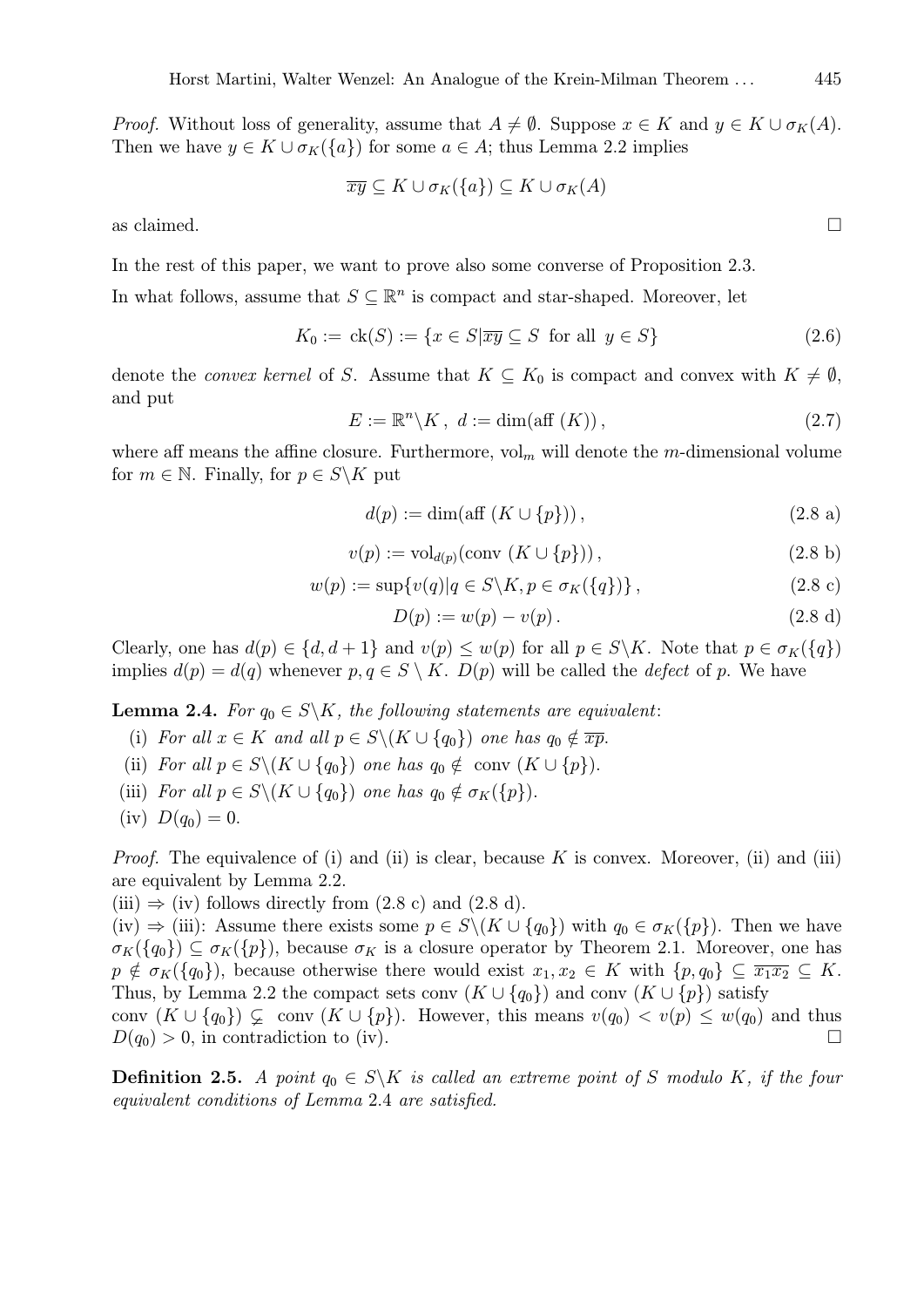Let  $S_0$  denote the set of extreme points of S modulo K. We want to show that  $S_0$  is the uniquely determined minimal subset of S with  $\tau_K(S_0) = S$ . First we prove the following statement (see also [21, Theorem 6.2.17]).

**Lemma 2.6.** *The maps*  $v_1$ :  $aff(K) \cap S \longrightarrow \mathbb{R}$  and  $v_2 : S \longrightarrow \mathbb{R}$  defined by

$$
v_1(p) := \text{vol}_d(\text{conv }(K \cup \{p\})),\tag{2.9 a}
$$

$$
v_2(p) := \text{vol}_{d+1}(\text{conv }(K \cup \{p\})) \tag{2.9 b}
$$

*are continuous*.

*Proof.* For  $p \in S$  one has

$$
v_2(p) = \frac{1}{d+1} \cdot \text{vol}_d(\text{conv}(K)) \cdot d(p, \text{ aff}(K)),
$$
\n(2.10)

where  $d(p, \text{ aff}(K))$  means the distance from p to the affine subspace aff  $(K)$  of  $\mathbb{R}^n$ . (The equality (2.10) holds also in case aff  $(K) = \mathbb{R}^n$ ; then one has  $v_2 \equiv 0$ .) Thus  $v_2$  is continuous. In case of  $v_1$ , it suffices to prove:

For every  $\varepsilon > 0$  there exists some  $\delta > 0$  such that for all  $p_1, p_2 \in \text{aff } (K) \cap S$  with  $||p_1 - p_2|| < \delta$  one has  $|v_1(p_1) - v_1(p_2)| < \varepsilon$ .

Here and in the sequel,  $|| \cdot ||$  means the Euclidean norm. Moreover, for  $x_0 \in \mathbb{R}^n$  and  $r > 0$ , we put

$$
B(x_0,r) := \{ x \in \mathbb{R}^n | ||x - x_0|| < r \}.
$$

Without loss of generality, we may assume that  $0$  lies in the relative interior of  $K$ ; that means  $\text{aff}(K)$  is a linear subspace of  $\mathbb{R}^n$ , and for some  $r_0 > 0$  one has

$$
B(0, r_0) \cap \text{aff}(K) \subseteq K. \tag{2.11}
$$

Choose some  $\xi > 0$  such that for the compact set  $S' := \text{aff}(K) \cap S$  we have

$$
\text{vol}_d\left((1+\xi)\cdot S'\right)-\text{vol}_d(S')=\left((1+\xi)^d-1\right)\cdot\text{vol}_d(S')<\varepsilon\,.
$$
\n(2.12)

Finally, put  $\delta := \xi \cdot r_0$ . Then for  $p_1, p_2 \in S'$  with  $||p_1 - p_2|| < \delta$  we have

$$
\frac{1}{1+\xi} \cdot p_2 = \frac{1}{1+\xi} \cdot p_1 + \frac{\xi}{1+\xi} \cdot \left(\frac{1}{\xi} \cdot (p_2 - p_1)\right)
$$

as well as

$$
||\frac{1}{\xi} \cdot (p_2 - p_1)|| < \frac{\delta}{\xi} = r_0,
$$

and thus  $\frac{1}{1+\xi} \cdot p_2 \in \text{conv}(K \cup \{p_1\})$  by (2.11). (See also Figure 2 in case  $d = 2$ .) Therefore, we get  $p_2 \in (1 + \xi) \cdot \text{conv}(K \cup \{p_1\})$  and thus

$$
v_1(p_2) - v_1(p_1) \leq \text{vol}_d(\text{conv } (K \cup \{p_1, p_2\})) - \text{vol}_d(\text{conv } (K \cup \{p_1\}))
$$
  
\n
$$
\leq \text{vol}_d((1 + \xi) \cdot \text{conv } (K \cup \{p_1\})) - \text{vol}_d(\text{conv } (K \cup \{p_1\}))
$$
  
\n
$$
\leq ((1 + \xi)^d - 1) \cdot \text{vol}_d(S')
$$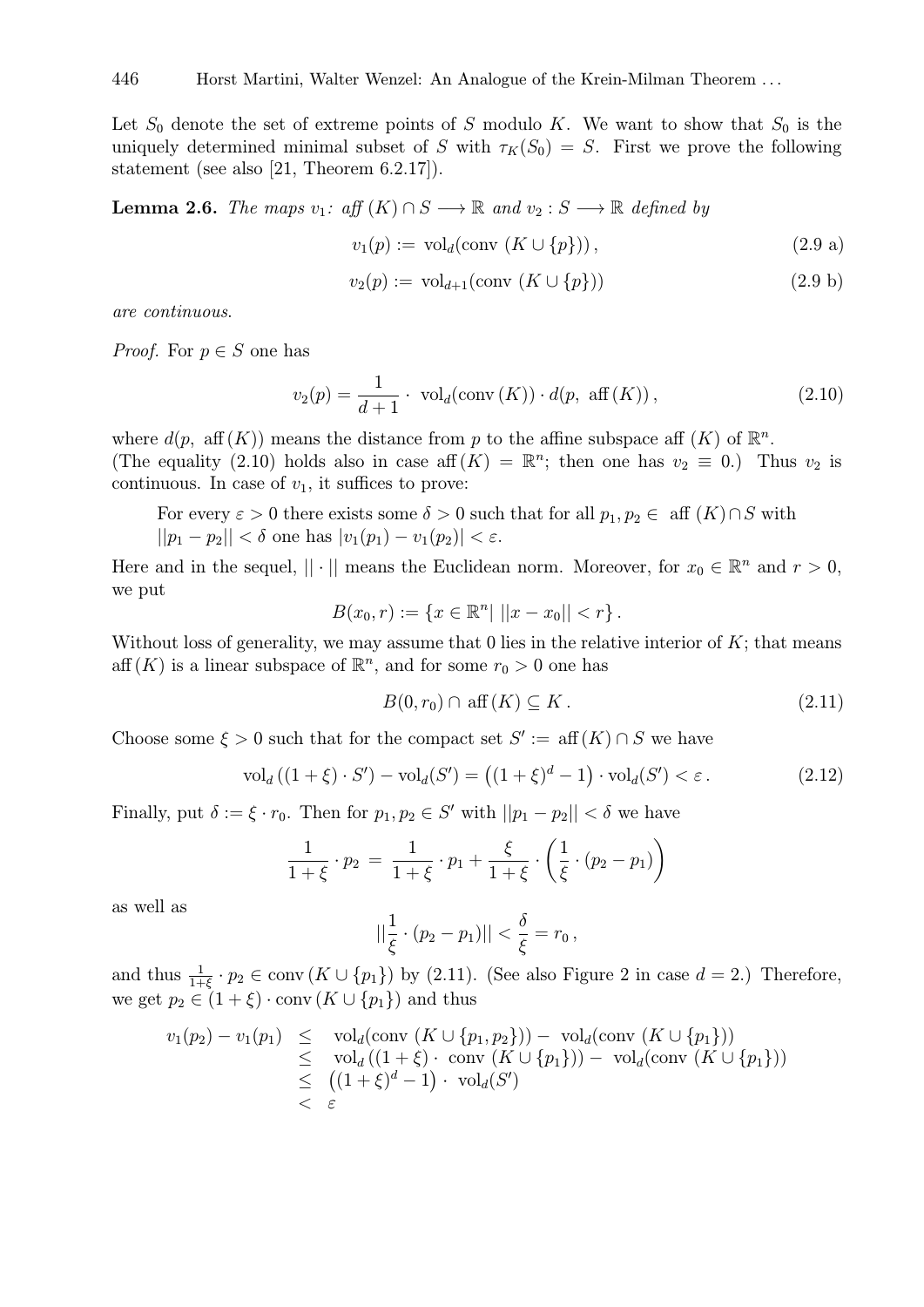by (2.12). By exchanging the roles of  $p_1$  and  $p_2$ , we get also  $v_1(p_1) - v_1(p_2) < \varepsilon$  as claimed.  $\Box$ 



Figure 2

Now we are able to prove the announced analogue of the well-known Krein-Milman Theorem. **Theorem 2.7.** The set  $S_0$  of extreme points of S modulo K satisfies

$$
\tau_K(S_0) = K \cup \sigma_K(S_0) = S. \tag{2.13}
$$

*If, moreover,*  $S' \subseteq S \backslash K$  *satisfies*  $\tau_K(S') = S$ *, then one has*  $S_0 \subseteq S'$ *. In other words,*  $S' = S_0$ *is the uniquely determined minimal subset of*  $S \backslash K$  *satisfying*  $\tau_K(S') = S$ .

*Proof.* Since  $K \subseteq \text{ck } (S)$ , we have  $\overline{xp} \subseteq S$  for all  $x \in K$  and all  $p \in S$  and thus  $\tau_K(S_0) \subseteq S$ . If, moreover,  $S' \subseteq S \backslash K$  satisfies  $S_0 \backslash S' \neq \emptyset$ , then, by the definitions of  $S_0$  and  $\sigma_K$ , one has  $q_0 \notin \sigma_K(S')$  for all  $q_0 \in S_0 \backslash S'$  and thus  $\tau_K(S') \neq S$ . It remains to prove that  $S \backslash (K \cup S_0) \subseteq$  $\sigma_K(S_0)$ . Assume  $p \in S \setminus (K \cup S_0)$  and, according to (2.8 c), choose some sequence  $(q_m)_{m \in \mathbb{N}}$  in  $S\backslash K$  with  $p \in \sigma_K(\{q_m\})$  for all  $m \in \mathbb{N}$  and  $\lim_{m\to\infty} v(q_m) = w(p)$ . Then there exists also some sequence  $(x_m)_{m\in\mathbb{N}}$  in K as well as some sequence  $(\lambda_m)_{m\in\mathbb{N}}$  in [0, 1] with

$$
p = \lambda_m \cdot q_m + (1 - \lambda_m) \cdot x_m \text{ for all } m \in \mathbb{N}.
$$
 (2.14)

Since S and K are compact, we may assume that  $(q_m)_{m\in\mathbb{N}}$  and  $(x_m)_{m\in\mathbb{N}}$  converge to some  $q \in S$  and some  $x \in K$ , respectively. Since  $d(p) = d(q_m)$  holds for all  $m \in \mathbb{N}$ , Lemma 2.6 implies

$$
\mathrm{vol}_{d(p)}\left(\mathrm{conv}\left(K\cup\{q\}\right)\right)=\lim_{m\to\infty}v(q_m)=w(p)>v(p)
$$

and thus  $q \in S \setminus (K \cup \{p\})$  and  $v(q) = w(p)$ . Since also  $p \neq x$ , it follows that  $(\lambda_m)_{m \in \mathbb{N}}$ converges, too. So one has  $\lambda := \lim_{m \to \infty} \lambda_m \in (0, 1)$ . Moreover, (2.14) implies

$$
p = \lambda \cdot q + (1 - \lambda) \cdot x \tag{2.15}
$$

and thus  $p \in \sigma_K({q})$ . Since  $\sigma_K$  is a closure operator, any  $q' \in S \backslash K$  satisfying  $q \in \sigma_K({q'})$ also fulfils  $p \in \sigma_K({q'}).$  Therefore, (2.8 c) yields

$$
w(q) \le w(p) = v(q) \le w(q).
$$

This means  $D(q) = 0$ . Thus we get  $q \in S_0$  and  $p \in \sigma_K(S_0)$  as claimed.

By summarizing Proposition 2.3 and Theorem 2.7, we get

**Theorem 2.8.** Assume K is a compact and convex subset of  $\mathbb{R}^n$  with  $K \neq 0$ . Then for a *compact set*  $S \subseteq \mathbb{R}^n$  *with*  $K \subseteq S$ *, the following statements are equivalent:*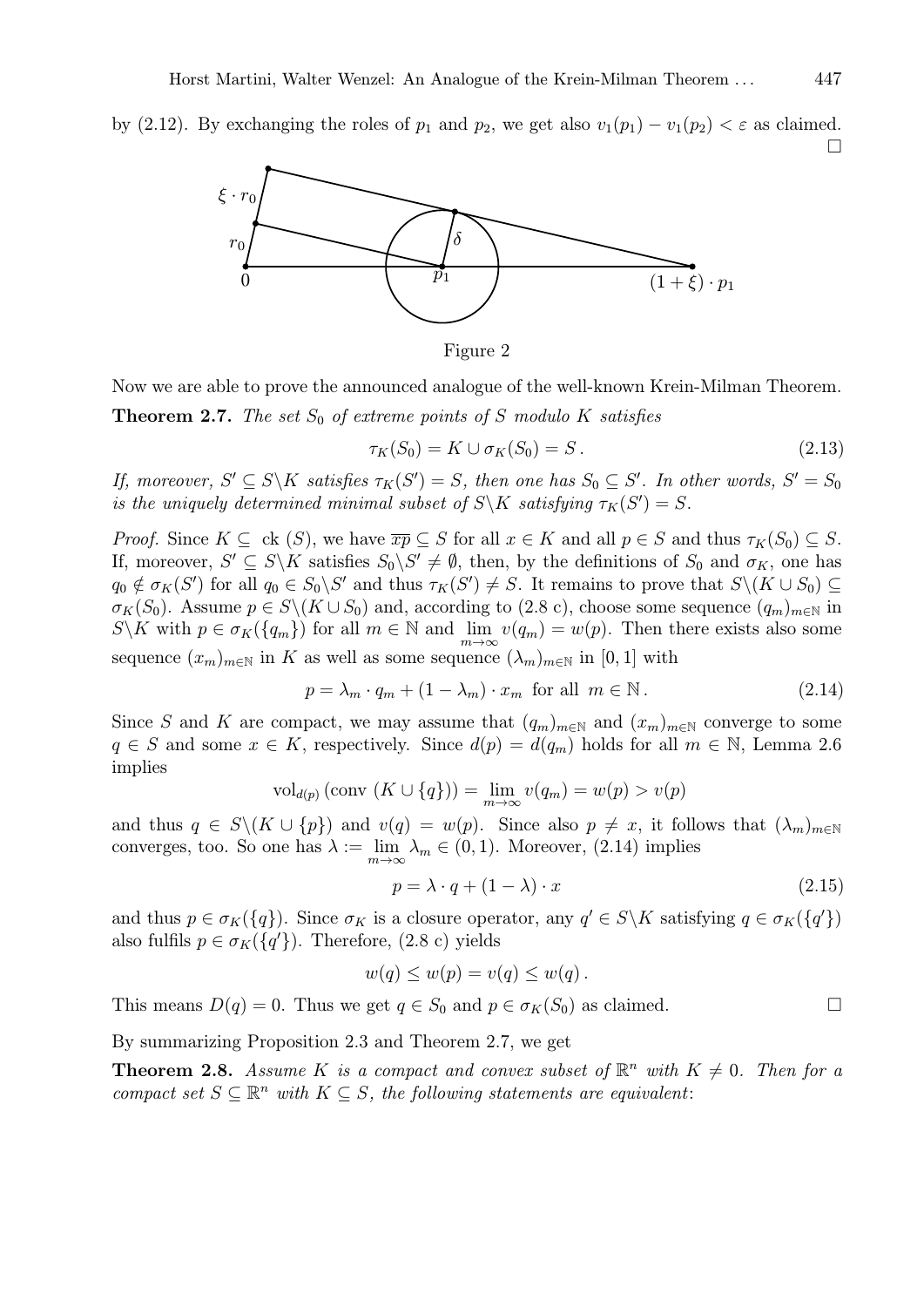## 448 Horst Martini, Walter Wenzel: An Analogue of the Krein-Milman Theorem . . .

- (i) S is a star-shaped set with  $K \subseteq ck(S)$ .
- (ii) *Some subset*  $A \subseteq S\backslash K$  *satisfies*  $S = K \cup \sigma_K(A) = \tau_K(A)$ .



Figure 3

The final figures present two star-shaped sets. In Figure 3, the convex kernel  $K_0$  is marked, and  $q_1, q_2, q_3, q_4$  are the extreme points modulo  $K_0$ . In Figure 4, the convex kernel consists only of  $\{x\}$ , and the union of the line segments  $\overline{a_1a_2}$  and  $\overline{a_3a_4}$  is the set of extreme points modulo  $\{x\}.$ 



Figure 4

## References

- [1] Boltyanski, V.; Martini, H.; Soltan, P. S.: *Excursions into Combinatorial Geometry.* Springer, Berlin 1997. 2Dl 0877.52001
- [2] Breen, M.: *A characterization of the kernel of a closed set.* Proc. Amer. Math. Soc. 51  $(1975), 431–433.$  Zbl  $0308.52003$
- [3] Brunn, H.: *Über Kerneigebiete.* Mathematische Annalen **73** (1913), 436–440.